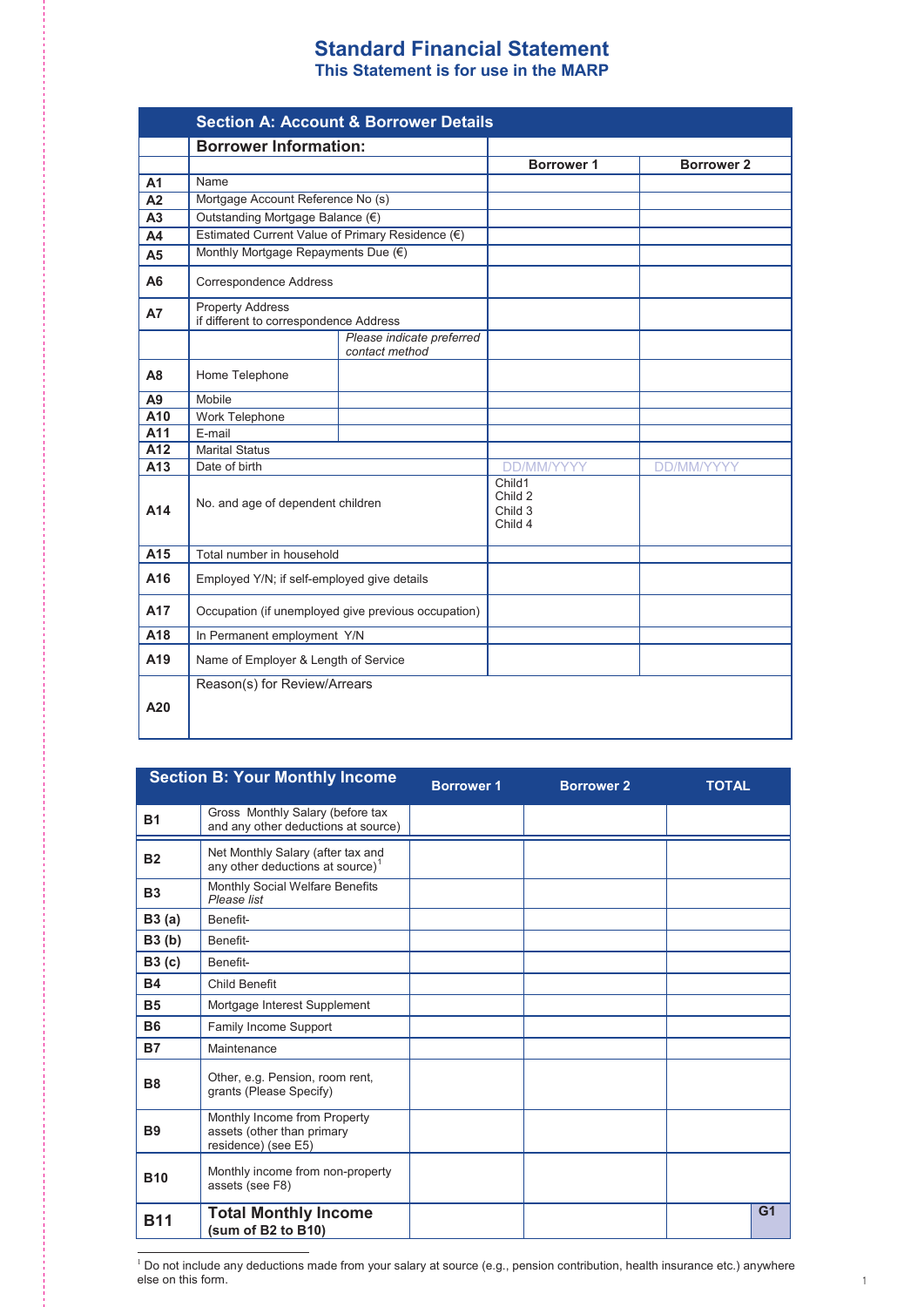|                 | <b>Section C: Monthly Household Expenditure</b>                                         |                                   |                       |
|-----------------|-----------------------------------------------------------------------------------------|-----------------------------------|-----------------------|
|                 |                                                                                         | <b>Average Charge<sup>2</sup></b> | <b>Arrears</b>        |
|                 |                                                                                         |                                   | (where<br>applicable) |
|                 | <b>Utilities</b>                                                                        |                                   |                       |
| C <sub>1</sub>  | Electricity                                                                             |                                   |                       |
| $\overline{C2}$ | Gas /Oil                                                                                |                                   |                       |
| C <sub>3</sub>  | Phone (Landline & Internet) <sup>3</sup>                                                |                                   |                       |
| C <sub>4</sub>  | TV/Cable <sup>3</sup>                                                                   |                                   |                       |
| C <sub>5</sub>  | Mobile Phone                                                                            |                                   |                       |
| C <sub>6</sub>  | Refuse Charges                                                                          |                                   |                       |
| C <sub>7</sub>  | <b>TV Licence</b>                                                                       |                                   |                       |
|                 |                                                                                         |                                   |                       |
|                 | <b>Household</b>                                                                        |                                   |                       |
| C8              | Childcare                                                                               |                                   |                       |
| C <sub>9</sub>  | Elderly care (e.g., carer, nursing home fees etc)                                       |                                   |                       |
| C <sub>10</sub> | Food/Housekeeping/Personal Care                                                         |                                   |                       |
| C <sub>11</sub> | Clothing and Footwear                                                                   |                                   |                       |
| C <sub>12</sub> | Household Repairs/Maintenance                                                           |                                   |                       |
|                 | <b>Transport Costs</b>                                                                  |                                   |                       |
| C <sub>13</sub> | Petrol                                                                                  |                                   |                       |
| C14             | Motor Insurance /Tax/NCT                                                                |                                   |                       |
| C <sub>15</sub> | Rail/Bus/Taxi Costs (including school transport                                         |                                   |                       |
|                 | costs for children)                                                                     |                                   |                       |
| C <sub>16</sub> | Car Maintenance/Repairs                                                                 |                                   |                       |
| C17             | Car Parking and Tolls                                                                   |                                   |                       |
|                 | <b>Primary Residence Mortgage-related</b><br><b>Costs</b>                               |                                   |                       |
| C <sub>18</sub> | Mortgage Protection/Endowment Premium                                                   |                                   |                       |
| C <sub>19</sub> | <b>Payment Protection</b>                                                               |                                   |                       |
| C <sub>20</sub> | House Insurance                                                                         |                                   |                       |
|                 | <b>Education</b>                                                                        |                                   |                       |
| C <sub>21</sub> | <b>Books</b>                                                                            |                                   |                       |
| C <sub>22</sub> | School/ College Fees                                                                    |                                   |                       |
| C <sub>23</sub> | Uniforms                                                                                |                                   |                       |
| C <sub>24</sub> | Extra Curricular activities (e.g. school outings)                                       |                                   |                       |
|                 | Other (e.g. voluntary contributions)                                                    |                                   |                       |
| C <sub>25</sub> |                                                                                         |                                   |                       |
|                 | <b>Medical</b>                                                                          |                                   |                       |
| C <sub>26</sub> | Medical Expenses and Prescription Charges <sup>4</sup><br>Health Insurance <sup>5</sup> |                                   |                       |
| C <sub>27</sub> |                                                                                         |                                   |                       |
|                 | <b>Social</b>                                                                           |                                   |                       |
| C <sub>28</sub> | Lifestyle Expenses (e.g., family events, Christmas,<br>Birthdays, eating out etc.)      |                                   |                       |
| C <sub>29</sub> | Club membership                                                                         |                                   |                       |
| C30             | Other - please specify                                                                  |                                   |                       |

cost.

 $\overline{1}$  $^2$  Average charge calculated by totalling last three utility bills and dividing by the number of months to get the average monthly cost. <sup>2</sup> Average charge calculated by totalling last three utility bills and dividing by the number of months to get the average monthly  $\frac{3}{3}$   $\frac{3}{2}$   $\frac{3}{2}$   $\frac{3}{2}$   $\frac{3}{2}$   $\frac{3}{2}$   $\frac{3}{2}$   $\frac{3}{2}$   $\frac{3}{2}$   $\frac{3}{2}$   $\frac{3}{2}$   $\frac{3}{2}$   $\frac{3}{2}$   $\frac{3}{2}$   $\frac{3}{2}$   $\frac{3}{2}$   $\frac{3}{2}$   $\frac{3}{2}$   $\frac{3}{2}$   $\frac{3}{2}$   $\frac{3}{2}$   $\frac{3}{2}$ 

 $\frac{3}{1}$  Please indentify if these bills are bundled.  $\frac{3}{4}$  Mease indentify if these bills are bundled.<br> $\frac{4 \text{ M}}{4 \text{ M}}$  and any other costs related to health.

 $\frac{4}{3}$  Medical expenses include dentist, optician and any other costs related to health.  $\frac{1}{5}$  Do not include if Health Insurance is deducted from your wages at source,(i.e., if it has already been deducted from B2)

 $^5$  Do not include if Health Insurance is deducted from your wages at source,( i.e., if it has already been deducted from B2)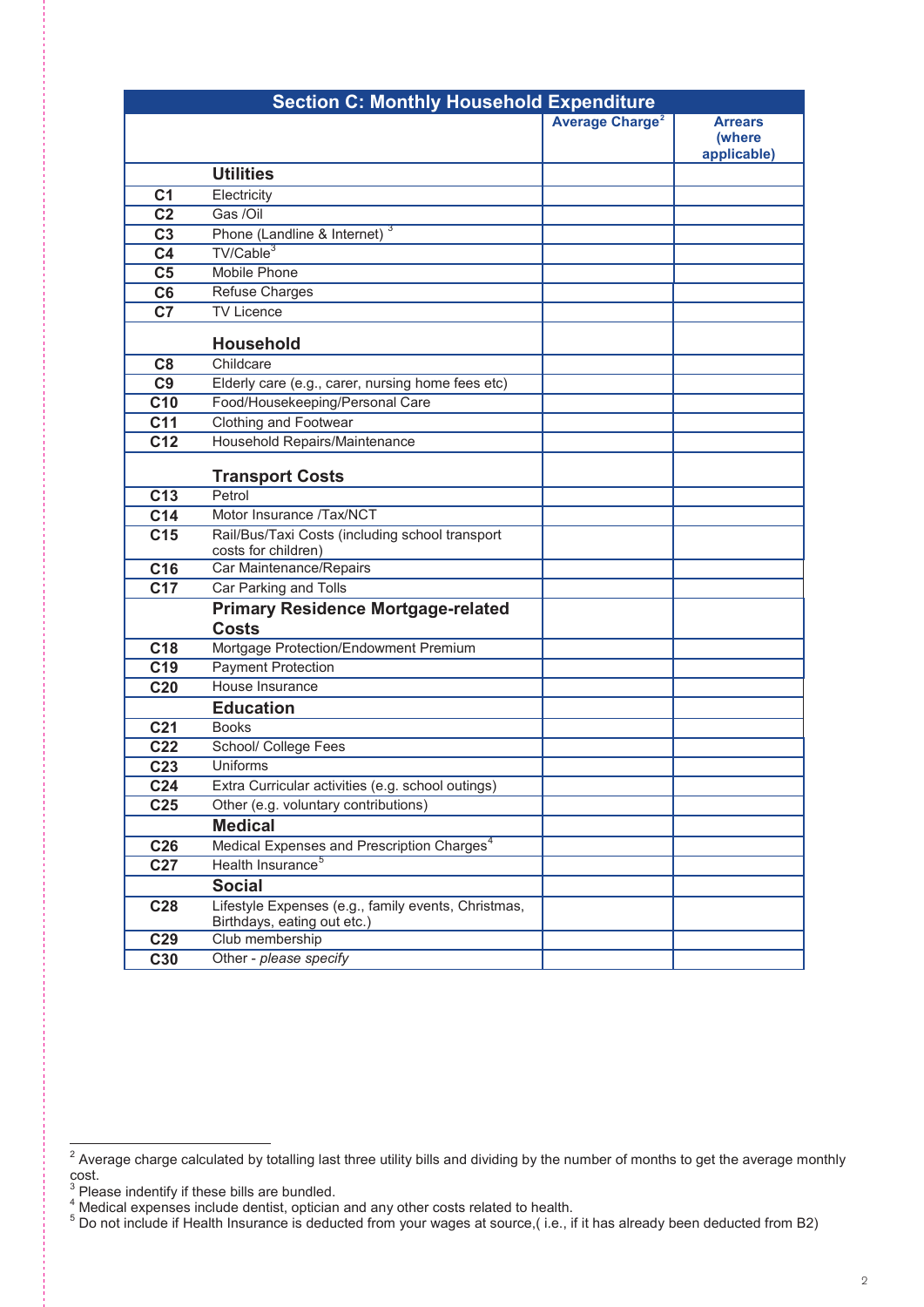|                 |                                                         | <b>Average</b><br><b>Charge</b> | <b>Arrears (where</b><br>applicable) |
|-----------------|---------------------------------------------------------|---------------------------------|--------------------------------------|
|                 | <b>Other</b>                                            |                                 |                                      |
| C31             | Life Assurance                                          |                                 |                                      |
| C32             | Pension Contribution <sup>6</sup>                       |                                 |                                      |
| C <sub>33</sub> | Maintenance paid to spouse/child (if applicable)        |                                 |                                      |
| C34             | Rent                                                    |                                 |                                      |
| C35(a)          | Property Service/Management Charges                     |                                 |                                      |
| C35(b)          | Other - please specify                                  |                                 |                                      |
| C35(c)          | Other - please specify                                  |                                 |                                      |
| C <sub>36</sub> | Monthly expenditure on property assets (see E5)         |                                 |                                      |
| C37             | <b>Monthly Savings</b>                                  |                                 |                                      |
| C38             | <b>Total Monthly Expenditure (sum of C1)</b><br>to C37) | G <sub>2</sub>                  |                                      |

**C37** Monthly Savings expenditure and the savings you have achieved: Please provide details of any steps you have already taken to reduce your monthly

Please provide details of any steps you propose to take to reduce your monthly expenditure and the savings you expect to achieve:

 $\overline{\phantom{a}}$  Do not include if Pension Contribution is deducted from your wages at source,( i.e., if it has already been deducted from B2)

 $\overline{a}$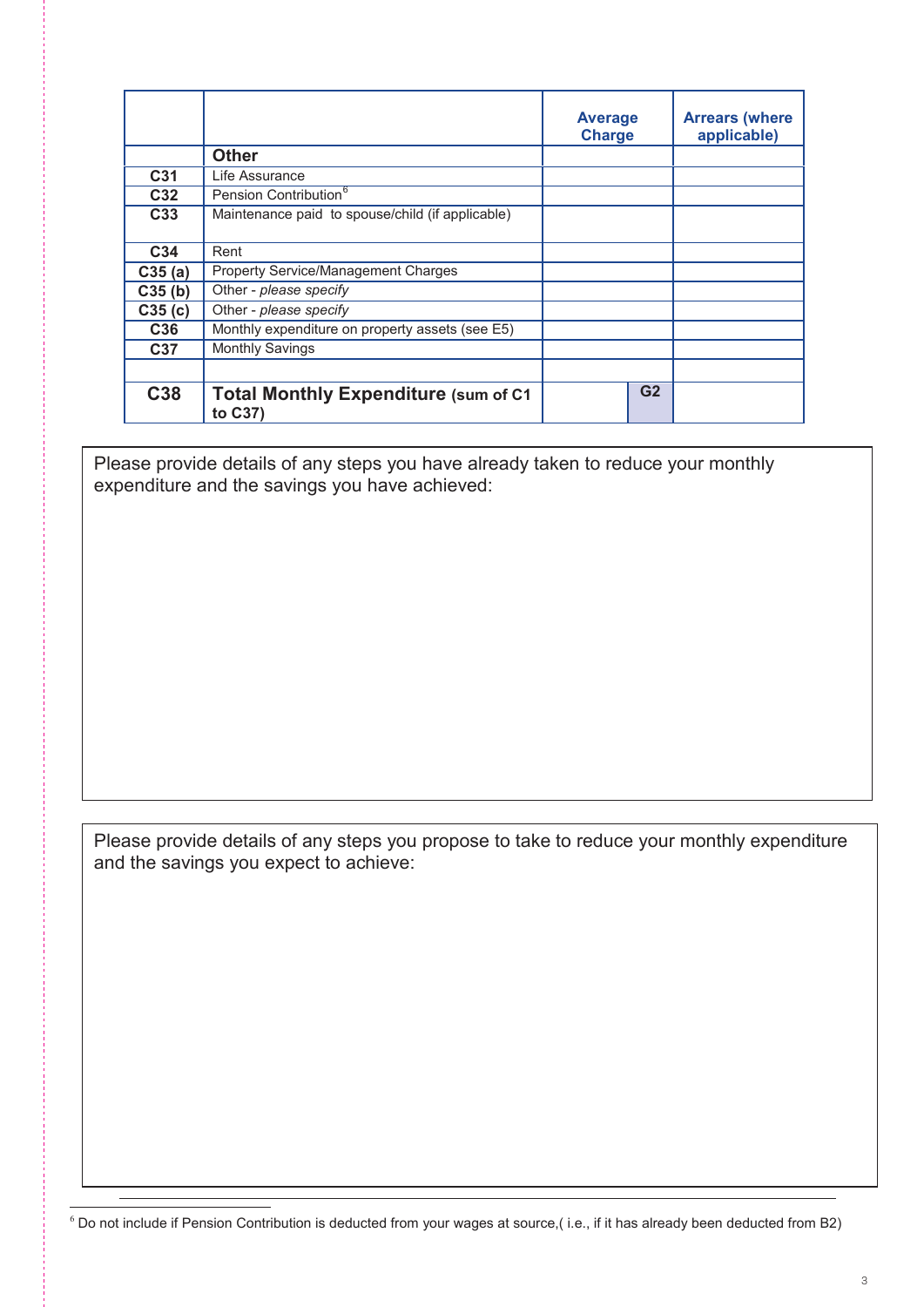| Section D: Your Current Monthly Debt Payments | Protection<br>Payment<br>Restructured?<br>Currently<br>Secured?<br>$\geq$<br>Purpose of<br>Loan<br>Lender<br>Arrears<br>Balance €<br>Outstanding<br><b>Total</b><br>Remaining<br>Term<br><b>Monthly Repayments</b> | Insurance<br>$\geq$<br>$\sum_{i=1}^{n}$<br>Balance €<br>Being Paid € | G4                                |                                                         |                        |                |                     |           |               |            |                |                 |               |                 |                                     |                                     |                                     |                               |                                                                          |
|-----------------------------------------------|--------------------------------------------------------------------------------------------------------------------------------------------------------------------------------------------------------------------|----------------------------------------------------------------------|-----------------------------------|---------------------------------------------------------|------------------------|----------------|---------------------|-----------|---------------|------------|----------------|-----------------|---------------|-----------------|-------------------------------------|-------------------------------------|-------------------------------------|-------------------------------|--------------------------------------------------------------------------|
|                                               |                                                                                                                                                                                                                    |                                                                      |                                   |                                                         |                        |                |                     |           |               |            |                |                 |               |                 |                                     |                                     |                                     |                               |                                                                          |
|                                               | Debt Type                                                                                                                                                                                                          | Due€                                                                 | Mortgage for<br>Primary Residence | Court Mandated<br>Debt (Please<br>Specify) <sup>7</sup> | Court Mandated<br>Debt | Credit Union   | <b>Credit Union</b> | Overdraft | Hire Purchase | Store Card | Catalogue Debt | Credit Card 1   | Credit Card 2 | Credit Card 3   | Personal Loan 1<br>(please specify) | Personal Loan 2<br>(Please specify) | Personal Loan 3<br>(please specify) | Loans from family/<br>friends | property other than<br>primary residence<br>(see E5)<br>Mortgage Debt on |
|                                               |                                                                                                                                                                                                                    |                                                                      | Σ                                 | D <sup>2</sup>                                          | D3                     | $\overline{a}$ | B5                  | 8Q        | 50            | Bã         | D9             | D <sub>10</sub> | <b>D11</b>    | D <sub>12</sub> | D <sub>13</sub>                     | <b>D14</b>                          | D <sub>15</sub>                     | D <sub>16</sub>               | <b>7rd</b>                                                               |

 $7$  e.g., fines, instalment orders, judgements e.g., fines, instalment orders, judgements

4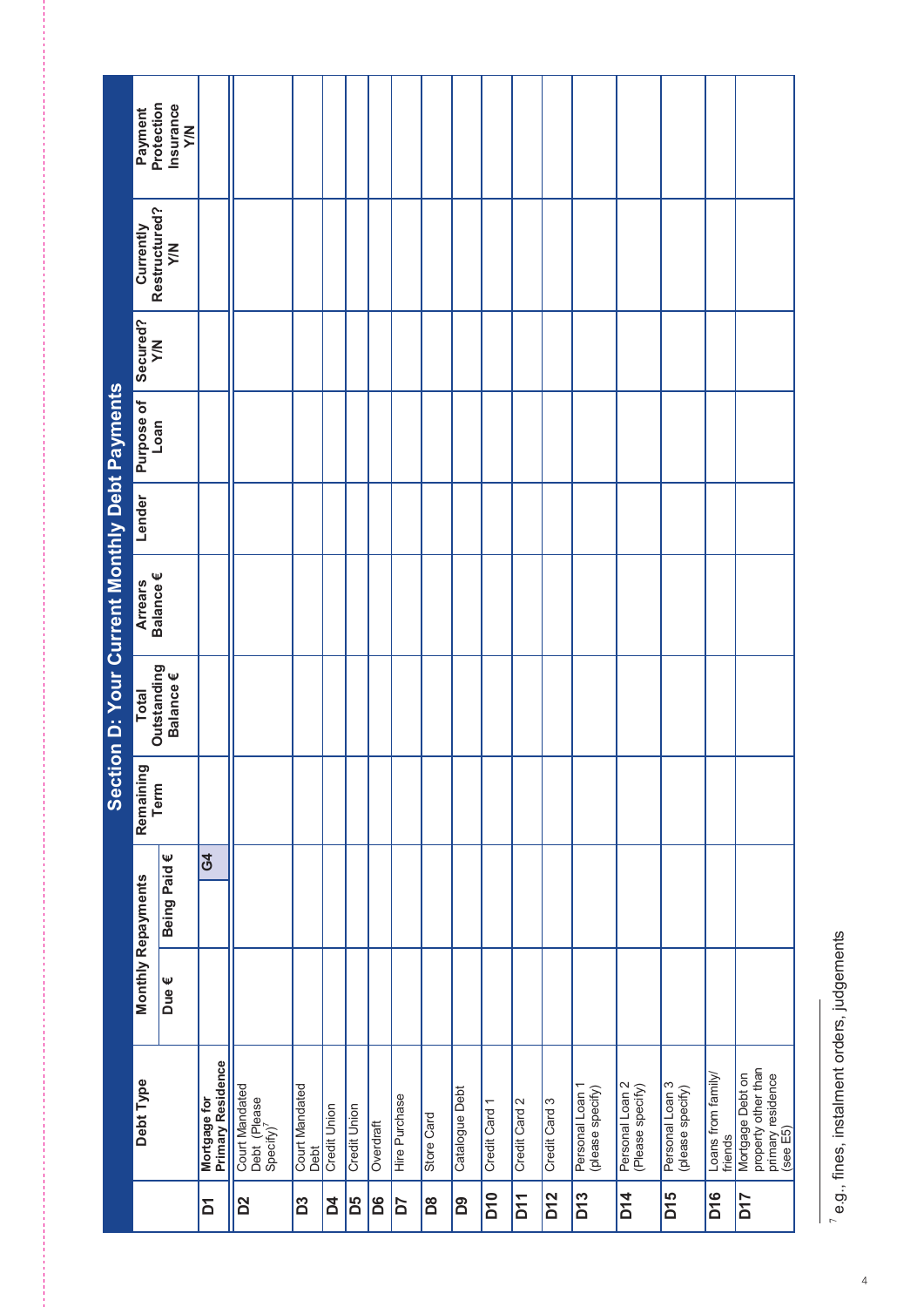|                       |                                                                                             |               |                                      | D <sub>19</sub> | D20 | <b>D21</b> |                                                            |
|-----------------------|---------------------------------------------------------------------------------------------|---------------|--------------------------------------|-----------------|-----|------------|------------------------------------------------------------|
|                       | Debt Type                                                                                   |               | D18   Other Debt (please<br>specify) | Other Debt      |     |            | D22   Total (sum of<br>D <sub>2</sub> to D <sub>21</sub> ) |
|                       |                                                                                             | Due €         |                                      |                 |     |            |                                                            |
| Monthly Repayments    |                                                                                             | Being Paid €  |                                      |                 |     |            | G5                                                         |
| Remaining             | Term                                                                                        |               |                                      |                 |     |            |                                                            |
| Total                 | Outstanding<br>Balance€                                                                     |               |                                      |                 |     |            |                                                            |
| <b>Arrears</b>        | Balance €                                                                                   |               |                                      |                 |     |            |                                                            |
|                       |                                                                                             |               |                                      |                 |     |            |                                                            |
|                       |                                                                                             |               |                                      |                 |     |            |                                                            |
|                       |                                                                                             |               |                                      |                 |     |            |                                                            |
|                       | Restructured?<br>Y/N<br>Lender Purpose of Secured? Currently<br>Loan Toan Y/N Restructured? |               |                                      |                 |     |            |                                                            |
| Payment<br>protection |                                                                                             | Insurance Y/N |                                      |                 |     |            |                                                            |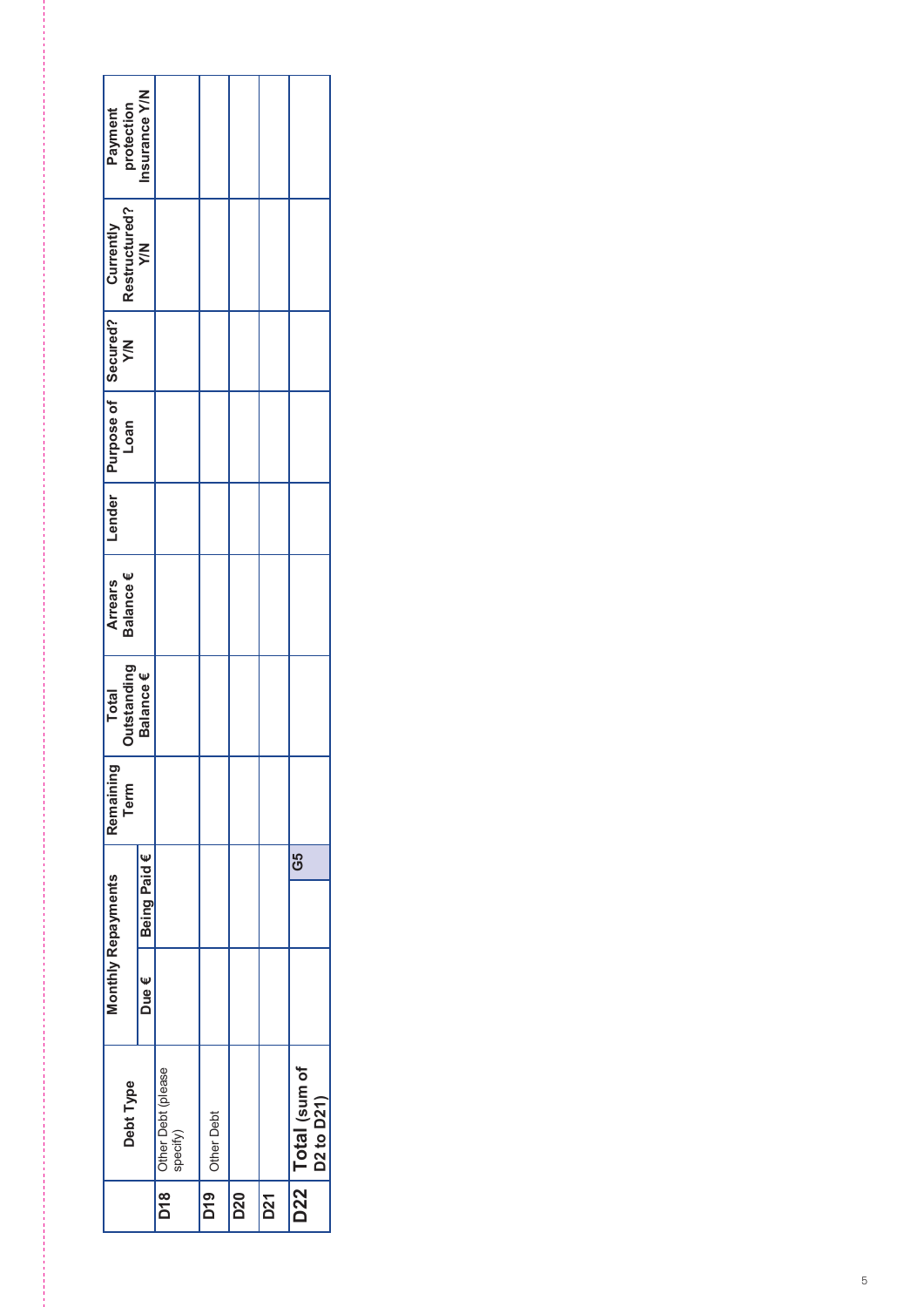|                                                           |                                          |                                        | ř | E2 | E3 | <b>Total</b><br>ES<br>El |
|-----------------------------------------------------------|------------------------------------------|----------------------------------------|---|----|----|--------------------------|
|                                                           |                                          | Property<br>(give<br>details<br>below) |   |    |    |                          |
|                                                           | Property<br>Type (e.g. Buy<br>to let)    |                                        |   |    |    |                          |
|                                                           | Owner-<br>ship<br>Type <sup>8</sup>      |                                        |   |    |    |                          |
|                                                           | Current<br>Value<br>(est) <sup>9</sup> € |                                        |   |    |    |                          |
|                                                           | Ψ<br><b>Balance</b><br>Loan              |                                        |   |    |    |                          |
|                                                           | <b>Balance</b><br><b>Arrears</b>         | Ψ                                      |   |    |    |                          |
|                                                           | Monthly<br><b>Rental</b>                 | Income $\epsilon$                      |   |    |    | m<br>6                   |
|                                                           | Expenditure<br>Monthly                   | (e.g., upkeep,<br>maintenance)         |   |    |    |                          |
| Section E: Property Assets (other than Primary Residence) | structured<br>Re-                        | <b>NX</b>                              |   |    |    | 36<br>ပ                  |
|                                                           |                                          | Due €                                  |   |    |    |                          |
|                                                           | Monthly Mortgage<br>Payments             | <b>Being Paid</b>                      |   |    |    | $\overline{1}$           |
|                                                           | Lender                                   |                                        |   |    |    |                          |
|                                                           | Sale<br>Y/N<br>For                       |                                        |   |    |    |                          |

|         | <b>roperty Assets (other than Primary Residence)</b> |                  |
|---------|------------------------------------------------------|------------------|
| Propert | <b>Address</b>                                       | Date of Purchase |
|         |                                                      |                  |
|         |                                                      |                  |
|         |                                                      |                  |
|         |                                                      |                  |

- **MONTHLY INCOME AND EXPENDITURES RELATED TO**  MONTHLY INCOME AND EXPENDITURES RELATED TO **PROPERTY ASSETS SHOULD ALSO BE INCLUDED IN**  PROPERTY ASSETS SHOULD ALSO BE INCLUDED IN **MONTHLY MORTGAGE REPAYMENTS RELATING TO**  SECTIONS B AND C RESPECTIVELY **SECTIONS B AND C RESPECTIVELY** ••
	- PROPERTY ASSETS SHOULD BE INCLUDED IN SECTION D **PROPERTY ASSETS SHOULD BE INCLUDED IN SECTION D** MONTHLY MORTGAGE REPAYMENTS RELATING TO

 $\infty$   $\infty$ 

For example, sole or joint ownership. Where a property/premises is not 100% owned by customer(s), please state the % amount that is owned Please provide a reasonable estimate of the current value of these assets.